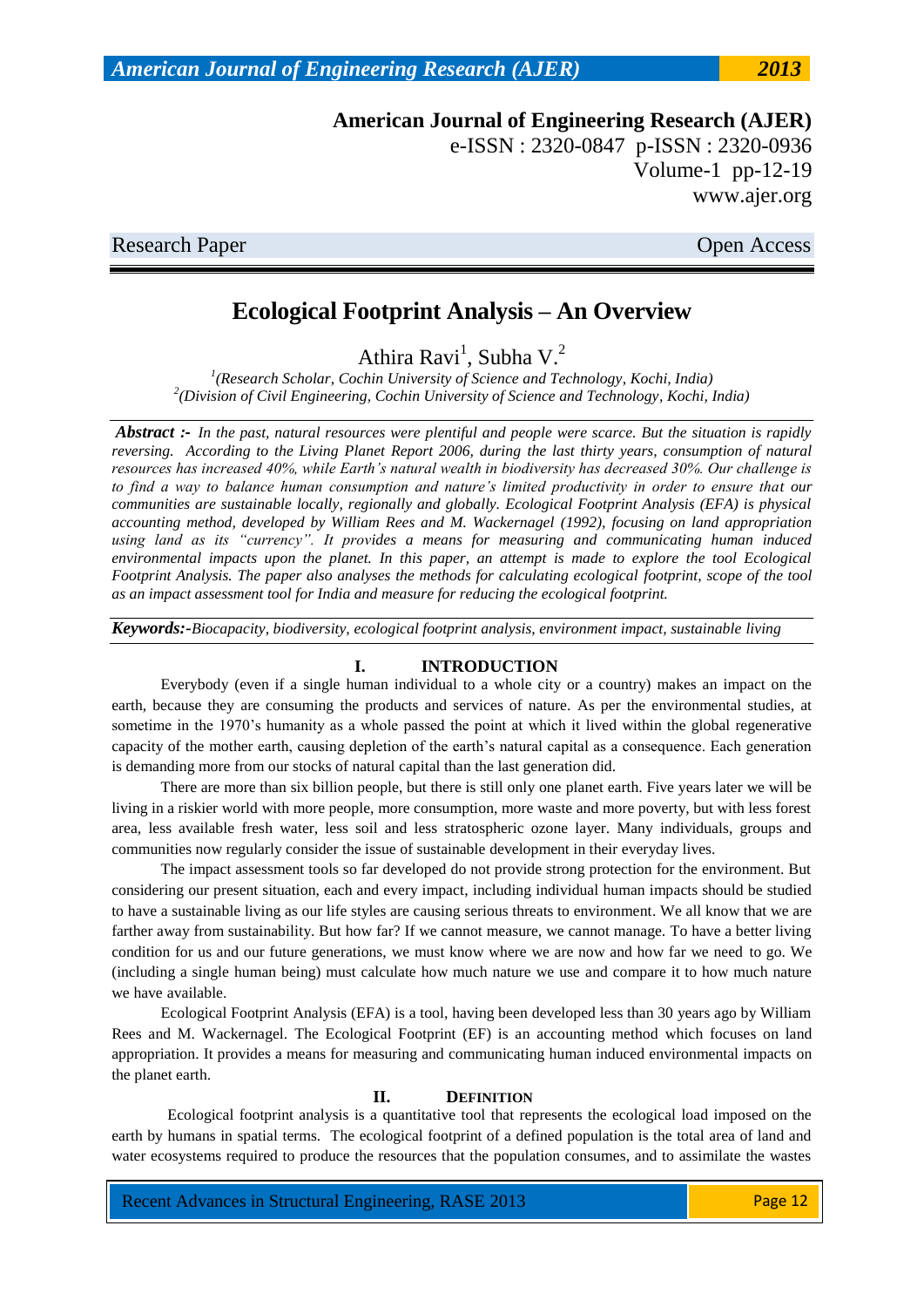that the population generates, wherever on earth the relevant land/ water are located [1]. Fig. 1 shows the representation of ecological footprint.



The footprint is the area, expressed in global hectares, needed to keep producing the food and fibre we use, absorb our wastes, generate the amount of energy we consume and provide the space for the roads, buildings and other infrastructure we rely on [3].

Our ecological footprint is the sum of those areas (ecologically productive space) we need to sustain the lifestyle of each person. This would be the area of cropland necessary to produce the food we eat, the area of grazing land for producing animal products; the area of forest to produce wood and paper; the area of sea to produce the fish and seafood we consume; the area of land to accommodate housing and infrastructure; and the area of forest necessary to absorb the  $CO<sub>2</sub>$  from our energy consumption. Fig. 2 shows the land use categories for calculating the ecological footprint.



**III. METHOD FOR THE ANALYSIS**

The ecological footprints were calculated first using a component based approach [5]. Later this was evolved into a more comprehensive and robust approach which is now used for national footprint calculations. This method is called compound foot printing method.

### 3.1 Component Based Approach

As per [5] the component-based approach sums the Ecological Footprint of all relevant components of a population's resource consumption and waste production. This is done by, first identifying all of the individual items–goods and services–and amounts thereof, that a given population consumes, and second, assessing the Ecological Footprint of each component using life-cycle data that track the resource requirements of a given product from resource extraction to waste disposal, or 'cradle to grave'. Fig. 3 will give a quick idea of how we can calculate our ecological footprint.



The first step in calculating the ecological footprint of a study population is to compile, item by item, the total annualized consumption of each significant commodity or consumer good used by that population.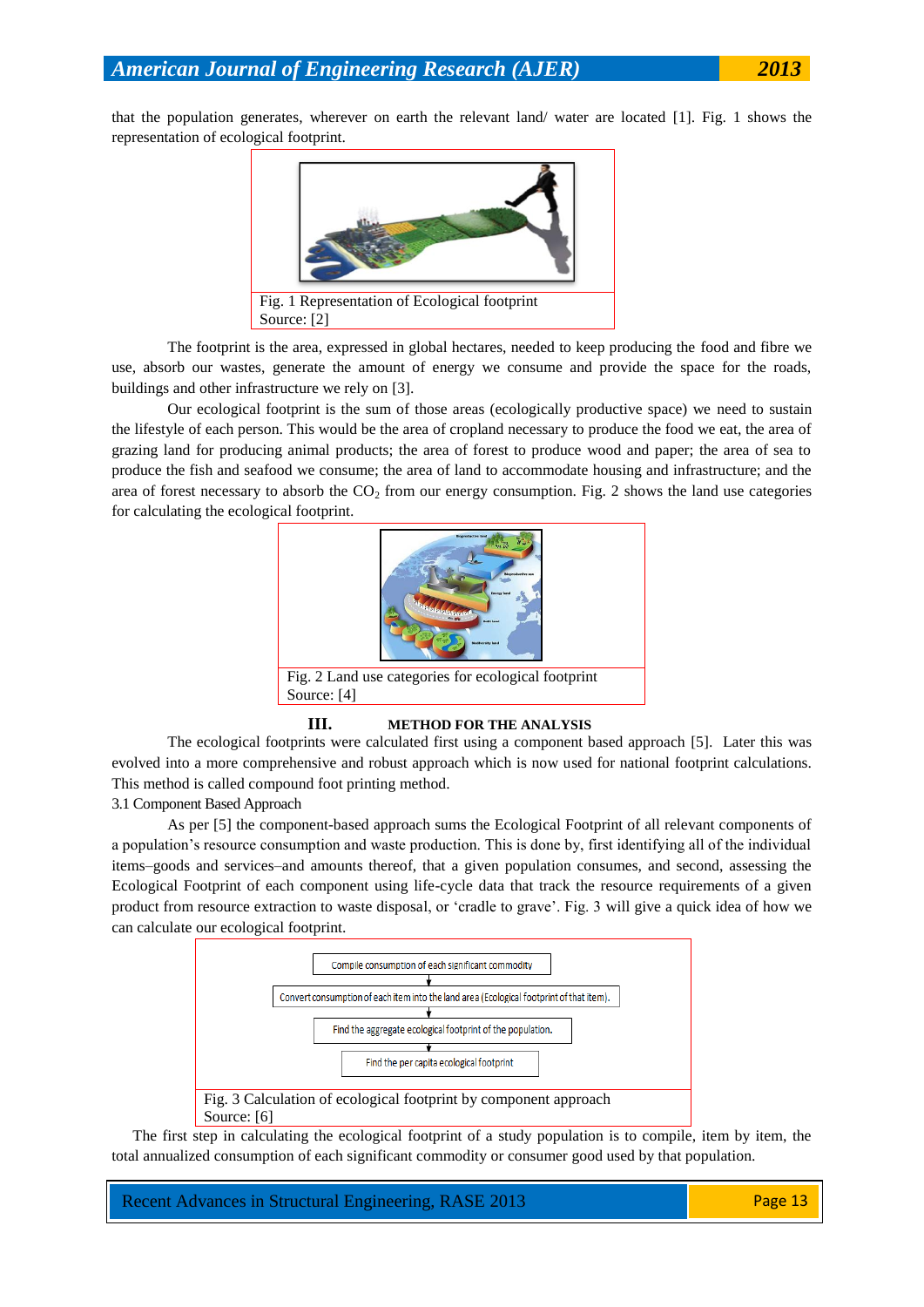For example the population's consumption of wheat can be represented as the sum of production of wheat and imports of wheat minus the exports of wheat.

The second step is to convert consumption of each item into the land area required to produce that item by dividing total consumption by land productivity or yield. This actually gives us the ecological footprint of the individual item. In general as per equation (1),

a i = c i / y i…………………………………………………………………………………(1)

- a i is the eco-footprint of item ‗i' in hectares
- c i is total consumption of item ‗i' in kilograms

y i is the yield of item 'i' in kilograms per hectare.

Thus, for wheat: a wheat = c wheat / y wheat = kg wheat / (kg wheat  $\times$  ha wheat-1)

In the third step the aggregate ecological footprint of the population, (Fp), is determined by summing the footprints for the 'n' individual items as shown in equation (2).

n and a structure of the structure of the structure of the structure of the structure of the structure of the structure of the structure of the structure of the structure of the structure of the structure of the structure Fp = Σ ai………………………………………...…………………………………........ (2)  $i = 1$ 

In the fourth step, the per capita ecological footprint, 'Fc', is obtained by dividing the total population footprint by population size, 'N' which is given in equation (3).

Fc = Fp/ N………………………………………………………………………………(3)

The overall accuracy of the final result depends on the completeness of the component list as well as on the reliability of the life-cycle assessment (LCA) of each identified component [6]. This approach produces erratic results, given LCAs' boundary problems, lack of accurate and completes information about products' life-cycles, problems of double-counting in the case of complex chains of production with many primary products and by-products, and the large amount of detailed knowledge necessary for each analyzed process [6]. In addition, there may be significant differences in the resource requirements of similar products, depending on how they are being produced.

3.2 Compound foot printing

Using a component method that is calibrated against a compound Ecological Footprints assessment can overcome the weaknesses of the component method [5]. Compound Foot printing calculates the Ecological Footprint using aggregate national data. Such aggregate data captures the resource demand without having to know every single end use, and is therefore more complete than data used in the component approach. For instance, to calculate the footprint of a country associated with paper products, information about the total amount consumed is typically available and sufficient for the task. In contrast to the component method, there is no need to know which portions of the overall paper consumption were used for which purposes, such as office use, commercial printing, etc [5].

#### **IV. ECOLOGICAL FOOTPRINT AND SUSTAINABILITY**

The ecological footprint value can be used as a sustainability measure. Ecological bottom lines or ecological quotient denoted by EQ, which is the ratio of total ecological footprint and the own share of supply limits of Natural Capital is an indicator of sustainability as shown in (4).

Ecological bottom lines  $=$  EQ  $=$  Total ecological footprint/ own share of supply limits of natural capital.....(4) The lower, the better [6]

 $EQ$  <1 is sustainable

 $EO > 1$  is unsustainable

If EQ is less than one, we can say the system is sustainable. On the other hand the value of EQ greater than one which indicates that the total ecological footprint exceeds the share of supply limits of nature, the unsustainability issue occurs [6].

#### **V. ASSUMPTIONS**

In order to provide a quantitative answer to the question of how much regenerative capacity is required to maintain a given resource flow, Ecological Footprint accounts use a methodology grounded on six assumptions [5] .They are:

1. The annual amounts of resources consumed and wastes generated by countries are tracked by national and international organizations [5]. These annual amounts can be measured in physical terms such as tonnes, joules or cubic meters. Most countries have extensive annual statistics documenting their resource use, particularly in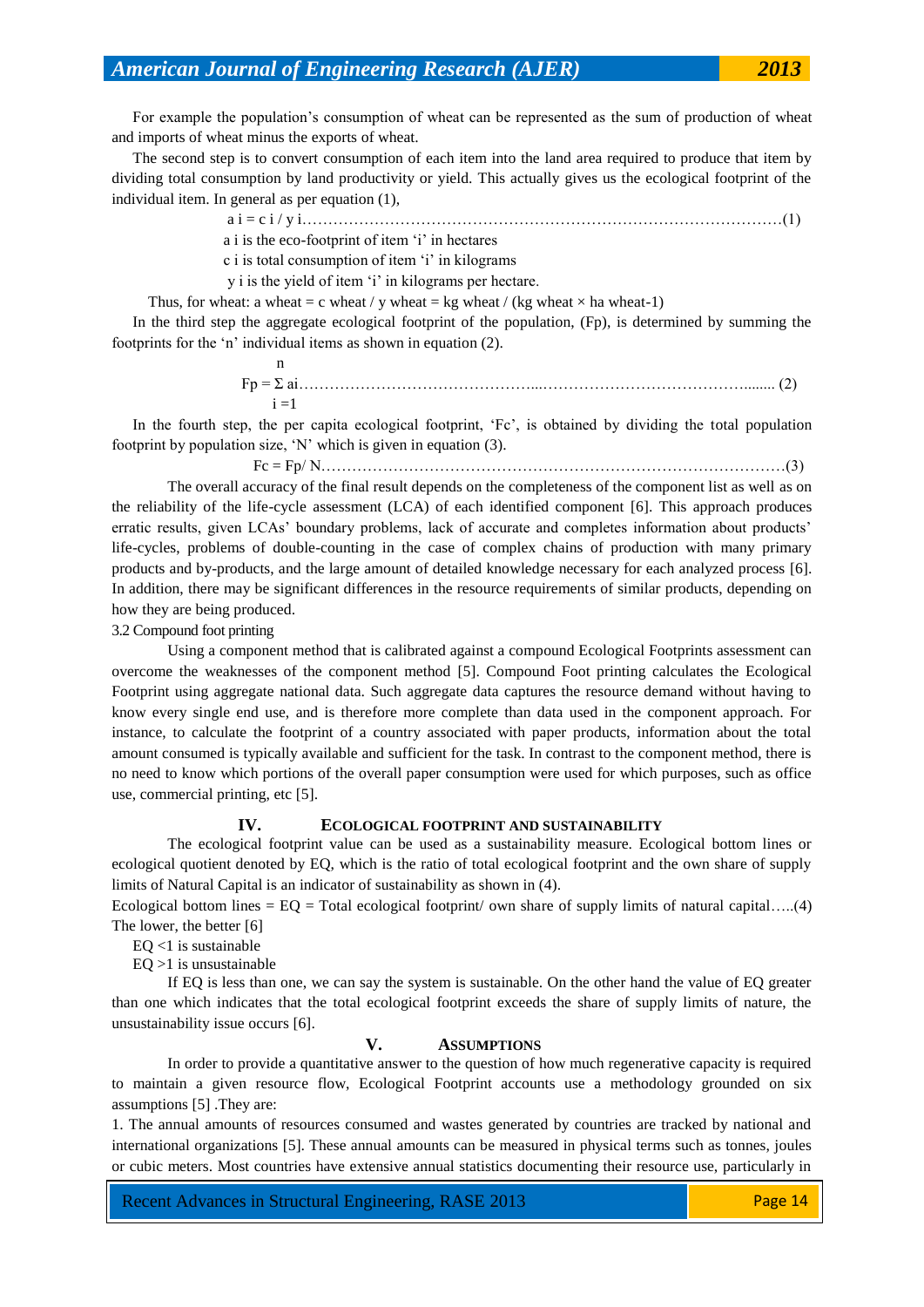the areas of energy, forest products and agricultural products. United Nations agencies, like the Food and Agriculture Organization (FAO), compile many of these national statistics in a consistent format. Annual aggregation of consumption and production data makes them compatible with most other national statistics that are updated on a yearly basis and accommodate seasonal variations between countries. Consumption (or final demand) occurring within a specific country can be calculated by adjusting domestic production with international trade [5].

2. The quantity of biological resources appropriated for human use is directly related to the amount of bio productive land area necessary for regeneration and the assimilation of waste. Bio productive processes are associated with surfaces that capture sunlight for photosynthesis. Even three-dimensional processes that represent layers of such surfaces, as in aquatic ecosystems or rainforests, can be mapped on the two-dimensional area represented by the 'ideal spherical surface of the planet [5].

3. By weighting each area in proportion to its usable biomass productivity (that is, its potential annual production of usable biomass), the different areas can be expressed in terms of a standardized average productive hectare[5]. These standardized hectares, called ‗global hectares', represent hectares with the potential to produce usable biomass equal to the world's potential average of that year. Usable refers to the portion of biomass that can be renewably harvested and is valuable to people, reflecting the anthropocentric perspective of the Ecological Footprint accounts. This standardization is applied both to people's ecological demand (Ecological Footprint) as well as to the supply of biological capacity (Bio-capacity).

4. The overall demand in global hectares can be aggregated by adding all mutually exclusive resource-providing and waste-assimilating areas required to support the demand [5]. This means that none of the services or resource flows included in the Ecological Footprint accounts are provided on the same piece of land or sea space, ensuring that all areas are added only once to the Ecological Footprint. Otherwise double-counting would inflate the estimation of overall demand.

5. Aggregate human demand (Ecological Footprint) and nature's supply (Biocapacity) can be directly compared to each other. Both use standardized hectares to measure aspects of natural capital—the demand on natural capital versus the ability of natural capital to meet the demand. Hence, the component and aggregate areas are commensurable [5].

6. Area demand can exceed area supply. A Footprint greater than total Biocapacity indicates that demands exceed the regenerative capacity of existing natural capital. For example, the products from a forest harvested at twice its regeneration rate have a Footprint twice the size of the forest. We call the amount of overuse "ecological deficit"[5]. Ecological deficits are compensated in two ways: either the deficit is balanced through imports, resulting in "ecological trade deficit" or, as in this forest product example; the deficit is met through the overuse of domestic resources, leading to natural capital depletion ("ecological overshoot") [5].

### **VI. LIMITATIONS OF EFA**

The eco-footprints do not account for [7]:

- Any economic, political or cultural factors such as well-being;
- 78% of the surface of the earth, which is deemed to lack any bio-capacity (deep oceans, deserts, mountains);
- Water and waste, except insofar as they affect the bio-capacity of a region and so show up by those proxies;
- Non-renewable resources and their depletion, only renewable resources in the biosphere. The exceptions are where they affect the biosphere, for example pollution from mineral mining reducing the bio-capacity of a fishery;
- Biodiversity, toxicity, pollution and other traditional environmental concerns;
- Unsustainable management of the biosphere, for example clear-cutting a rainforest for agriculture would seem to increase bio-capacity because the yield factor of cropland is higher than that of forestry;
- Related to the above point, destruction of bio-capacity by long-term processes such as climate change;
- The true use and exchange value of different land types, for example forestry doesn't include the pharmaceutical potential of the species that live there;
- Methane and other greenhouse gases, only carbon dioxide.
- The accuracy of any given footprint analysis is also constrained by the quality of the data. The granularity of most data is very low, and the error margins quite high, so in general footprints are deemed to have an error margin of around 20-30%.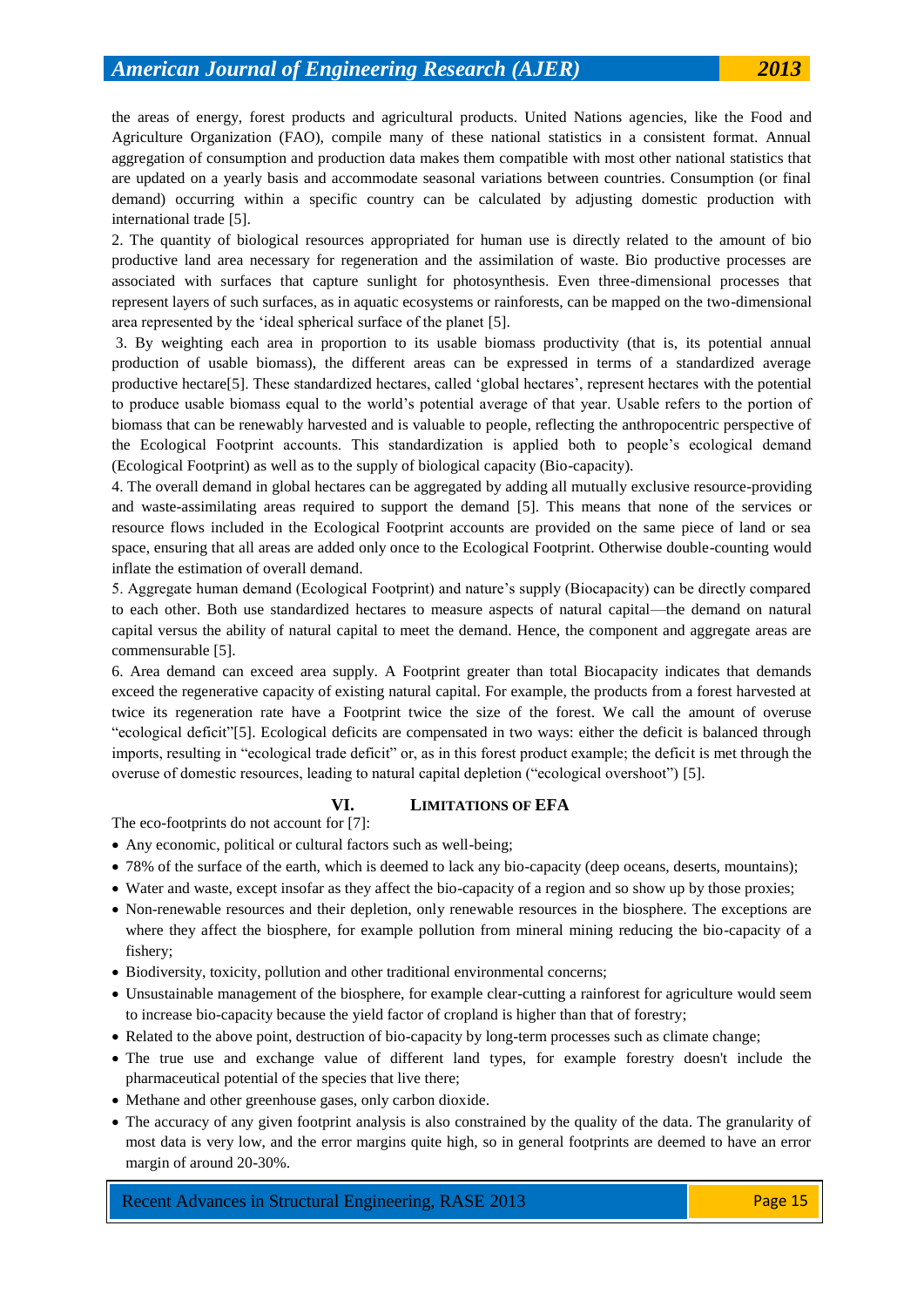The ecological footprint is one indication of unsustainability. Because of the limitations cited above, we can say that 'x' is unsustainable because it's ecological footprint exceeds the fair share but you cannot say 'x' is sustainable because it fits within the fair share; you would then need to account for pollution, water use, toxicity, health, happiness, and so on [7]. Therefore ecological foot printing should be used as one tool amongst many. It is excellent at providing an overview of global, national and regional resource use, producing headline figures [7].

#### **VII. ANALYSIS THROUGH NATIONS**

An ecological footprint of a nation is determined by its population, the amount consumed by its average resident, and the resource intensity used in providing the goods and services consumed. The area required to meet people's consumption from cropland; grassland and pasture (grazing of animals for meat, hides, wool, and milk); fishing grounds; and forest (wood, wood fibre, pulp, and fuelwood) are included in the calculations. It also estimates the area required to absorb the CO2 released when fossil fuels are burned, less the amount taken up by the oceans. The footprint of nuclear power, about 4 per cent of the global footprint, is included by estimating the footprint for the equivalent amount of energy from fossil fuels [8]. The area used for a country's infrastructure, including hydropower, is included as the built-up land footprint component.

Humanity's footprint first grew larger than global biocapacity in the 1980s; this overshoot has been increasing every year since, with demand exceeding supply by about 25 per cent in 2003 [8]. In 2008, the Earth's total biocapacity was 12.0 billion gha, or 1.8 gha per person, while humanity's Ecological Footprint was 18.2 billion gha, or 2.7 gha per person. This discrepancy means it would take 1.5 years for the Earth to fully regenerate the renewable resources that people used in one year [8]. Fig. 4 shows the trends in Ecological Footprint and biocapacity per person between 1961 and 2008.



As per the Living Planet Report 2012, the high-income countries have historically had the most rapid increase in per capita footprint. The growth in the carbon component of the per capita footprint – by 1.6 times between 1961 and 1970 is the reason behind the increase. In contrast, middle and low-income countries had demanded less than the average per capita bio-capacity available globally, until 2006 when middle-income countries exceeded this value. With increased industrialization, the population has more than doubled since 1961, while the footprint per person has increased by 65 per cent. Although population growth rate is reducing in some places like USA, Canada etc., further population increases, together with a rise of middle class consumption patterns in emerging economies, have the potential to increase humanity's global footprint dramatically in the near future [8]. Some countries with high bio-capacity do not have a large national footprint. Bolivia, for example, has a per capita footprint of 2.6 global hectares and a per capita biocapacity of 18 global hectares.

Globally, urban residents are already responsible for more than 70 per cent of the fossil fuel related CO2 emissions. The urban population is expected to increase, as the world is rapidly urbanizing, particularly in Asia and Africa. Urbanization usually comes in tandem with increasing income, which in turn leads to growing Ecological Footprints, particularly through growth in carbon emissions [9]. For example, the average Ecological Footprint of a Beijing resident is nearly three times larger than the China average [10]. However, well planned cities can also reduce direct carbon emissions by good management of the density and availability of collective transport. For example, per capita emissions in New York City are 30 per cent less than the United States average [11].

#### **VIII. SCOPE OF EFA AS AN IMPACT ASSESSMENT TOOL FOR INDIA**

The scope of EFA as an impact assessment tool was analyzed by comparing EFA with Environmental Impact Assessment (EIA), the existing widely accepted impact assessment tool in India. EIA was developed as a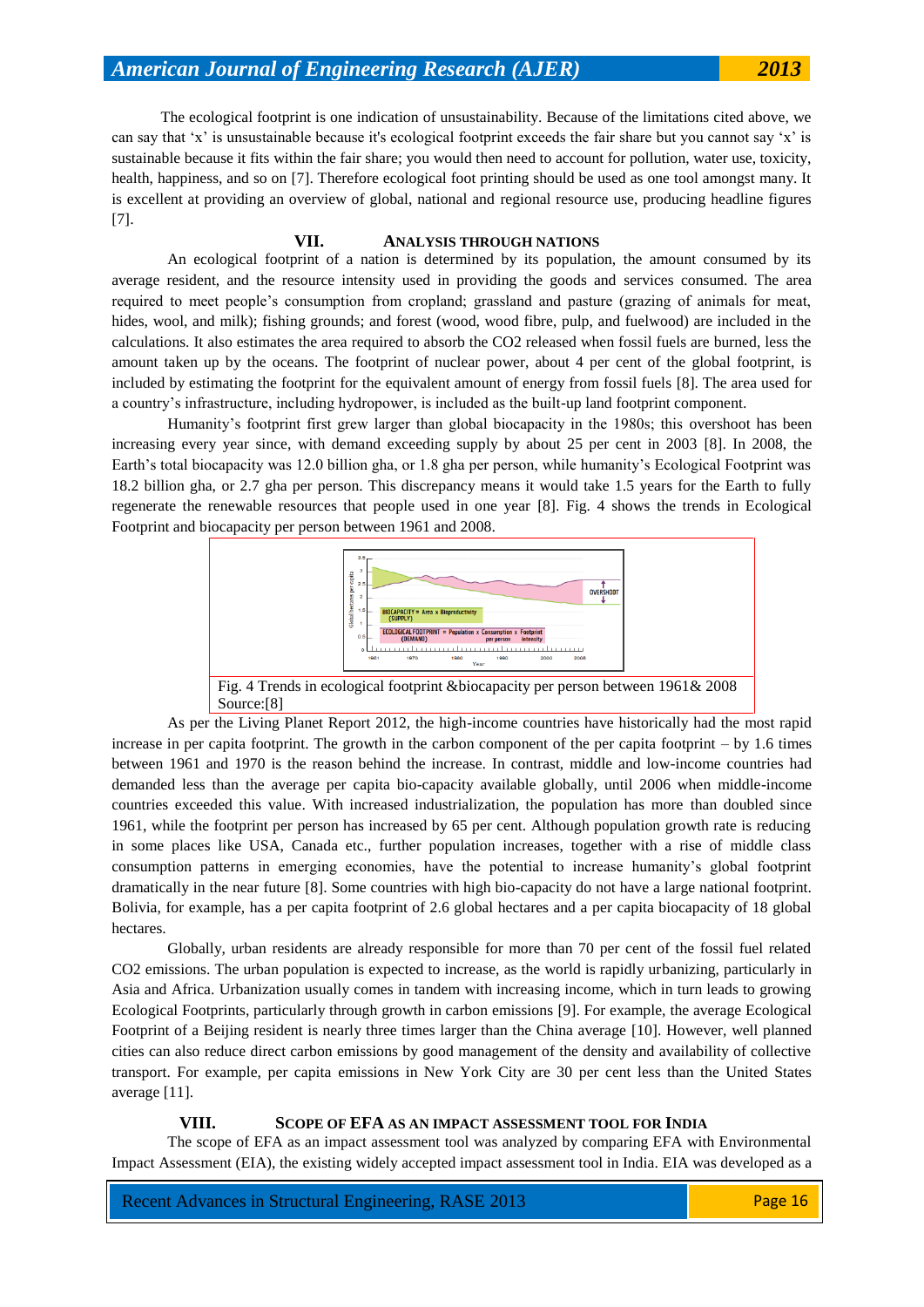consequence of increased public awareness of the harmful environment and social effects of development [6]. Since 1950's environmental awareness was on grow- it all started in USA. In 1970 EIA was mandatory for major development projects in USA. In India EIA came into existence through EIA notification of 1994. Under the notification Government clearance is required for 29 categories of projects. The project proponent is required to submit EIS & Environmental Management Plan. Expert committees evaluate the impacts and reports. Technical staff at Ministry of Environment and Forest scrutinizes the proposal before placing it to the expert committee. If site specific projects site clearance and environmental clearance is needed. Comparison of EIA with EFA is given in Table 1.

| <b>EFA</b>                                     | <b>EIA</b>                                                      |
|------------------------------------------------|-----------------------------------------------------------------|
| Impact of a single man can be measured.        | Impact of a single man can be measured. But done mostly for     |
|                                                | large projects.                                                 |
| Considering our present situation, each        | EIA is mostly done for macro level projects which               |
| and every impact including human impacts       | have regional implications resulting in the fact that the local |
| should be studied to have a sustainable living | environmental issues are often neglected.                       |
| consumption<br>due<br>Energy<br>is<br>given    | Did not have an analysis on the energy consumption.             |
| consideration.                                 | This is a major drawback in the impact assessment               |
|                                                | mechanism which is very essential in the present days of        |
|                                                | energy depletion.                                               |
| Quick and easy                                 | Time consuming                                                  |
| There are many software developed              | Since the preparation of the environmental                      |
| for the quantification of the impacts and with | statement is done by the members of the expert committee,       |
| these technologies the analysis can be made    | the difference in their views will lead to cost and delays      |
| quick and easy.                                | consequent on preparation of impact statements.                 |
| Impacts are quantified and compared with the   | Impacts are quantified to an extend only.                       |
| capacity.                                      | Impacts are quantified with respect to the effect on            |
| Both environmental and social impacts          | the environment only.                                           |
| are quantified and compared with capacity      |                                                                 |
| Can accurately measure how far we are away     | Tries to keep a balance only in the environmental aspects.      |
| from sustainability.                           |                                                                 |
| Whoever assesses the impact, the result will   | Changes will depend on the views of the expert committee        |
| be the same.                                   |                                                                 |
| Criteria for assessment vary depending on the  | Criterion for assessment is purely developed by foreign         |
| region and depending on the time when it is    | agencies.                                                       |
| assessed.                                      | Most of the developing countries are adopting the same          |
| Each country can use the methodology in        | criteria for impact assessment, developed by the foreign        |
| the assessment but the criteria can be changed | agencies, which may not be applicable to their region.          |
| with respect to their locality.                |                                                                 |
| $S_{\text{OUPC}}$ [6] [12] [13]                |                                                                 |

## Table 1 Comparison of EIA with EFA

Source: [6], [12], [13]

## **IX. USES OF EFA**

EFA is a strategic management tool; strategies that reduce the footprint can then be prioritized [6]. EFA is an awareness raising visioning tool that enables us to think about scenarios for the creation of a more sustainable future. The footprint can be used to measure any product, activity or impact, at all levels from self to planet. It is therefore possible to use the footprint in Environmental Management Systems (EMS) and as a planning tool [6].

1) Reduce the food consumption by

### **X. MEASURES TO REDUCE THE ECOLOGICAL FOOTPRINT**

10.1 Food footprint

- a)Reducing household food waste Reduce quantity of food purchases- encourage local stores rather than large out-of town supermarkets to reduce the over purchasing of foodstuffs [14].
- b) Conduct education campaigns to minimize the gap between current consumption and local production.
- 2) Change of food composition (eating lower on the food chain) [14]
	- a) Promote healthy eating habits and diet awareness
	- b) Education of the public -Raise awareness of the environmental impacts of different food products making people aware of the effects of their choices. Increase media awareness of positive food messages.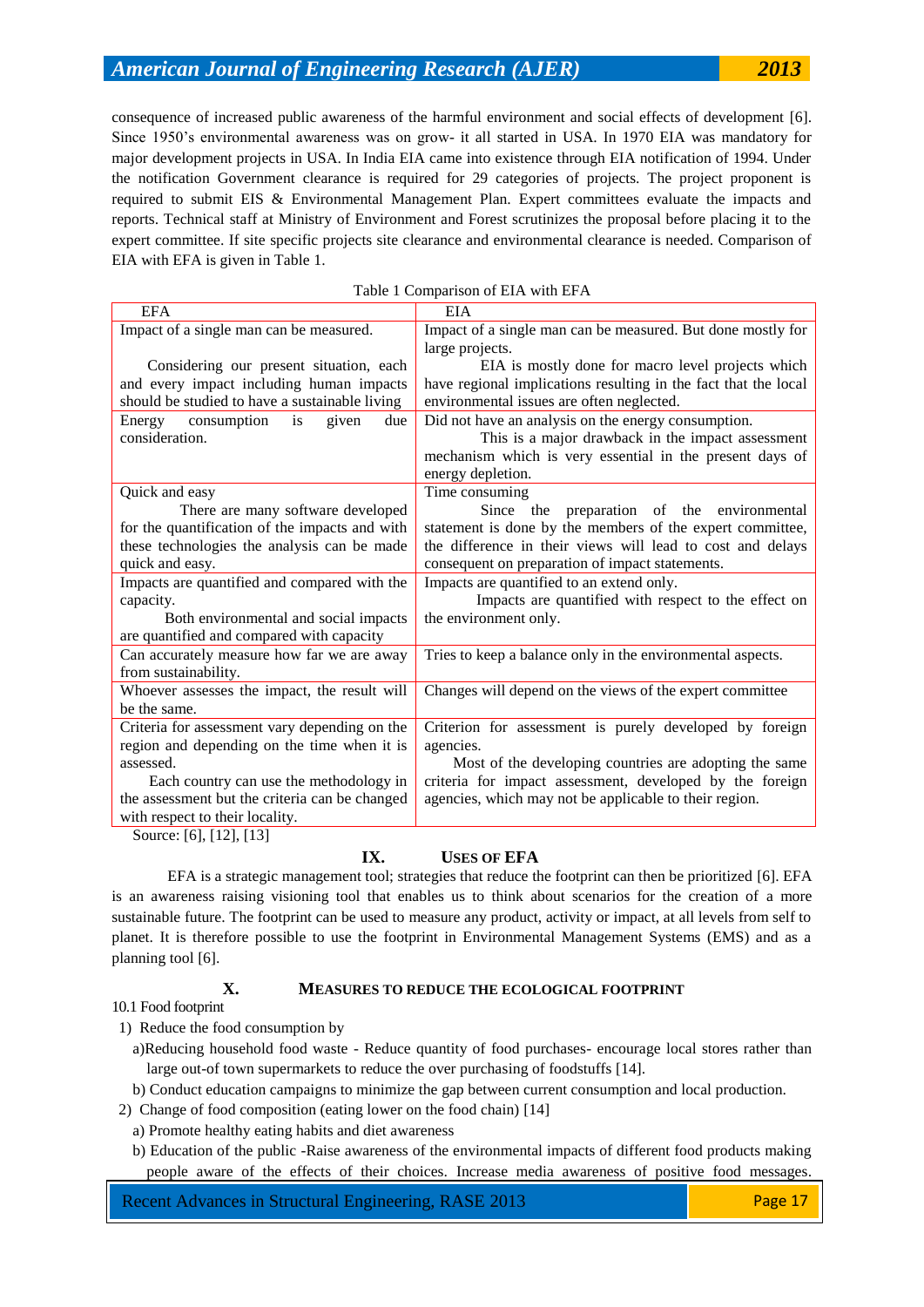Undertaking a comparative study of the footprint of what an average person eats for lunch. Increase public awareness of local and regional food markets by providing information [14].

- c)Encourage retailers and processors to introduce labelling schemes for fresh and processed products showing food miles, country/countries of origin and the environmental impact of production and distribution.
- 3) Increase the efficiency of food production
- a) Production Promote R&D into energy and space saving agriculture options
- 4) Improve the efficiency of food distribution and delivery: Reduce the food miles[14]
	- a) Buy locally produced, seasonally fresh produce; Buy nationally; Buy from the region
	- b) Integrate urban agriculture into policies, forthcoming community strategies etc. Encourage people to grow their own food in gardens or allotments or support local food growing initiatives [14].
- 5) Reduce waste associated with food
- 10.2 Goods and services footprint
- 1) Reduce Demand and shift demand for goods and services
	- a) Restrict use of disposable goods
	- b) Economic Incentives: Transfer taxes away from labour and onto the use of resources. Tax products on the basis of their embodied energy [14].
	- c) Increase purchaser awareness Policies to promote recycled/low footprint goods. A reduced VAT on all products containing a high recycled content to encourage use [14].

d) Increase consumer awareness - Label for products that shows the ecological footprint value of the product. 2) Longevity of Use: Prolong the life span of products

a) Reuse materials at end-of-life- Introduce a recycling department for the state. Exchange or donate unwanted office equipment, furniture and other materials rather than disposal to land fill. Increase media awareness. Sponsor organized markets of second hand goods. Establish informal exchange centres at civic amenity sites and other suitable locations within the city [14].

b) Promote services and schemes that extend the life of goods purchased - Encourage the use of hire and lease schemes that result in more efficient use of products by consumers. Provide support for refurbishment, recycling and repair services and shops through promotion, funding and or tax incentives.

c) Provide information on longevity of products at point of purchase

d) Develop markets for used materials

3) Distribution: Purchase goods that are sourced and manufactured locally.

4) Reduction of Waste -Charge people on the basis of volume of waste and on the basis of frequency of collection of waste

5) Reuse of waste - Reuse and recycling centres - Enable reuse and recycling centres to reuse waste materials disposed of at these sites through the resale of reusable items [14]

- 6) Recovery: Recycling, Re engineering and composting of waste materials
	- a) Household waste -Introduce a kerbside collection scheme for recyclables from all homes in the city, supported by a network of recycling centres for residents to 'drop off' recyclable materials. Invest in R& D to identify new uses for waste products (for e.g. clothing from PET plastic etc.) and through market intervention to reduce the prices of recycled products. Home and community composting may be promoted through the provision of biogas plants at low cost or with subsidies [14].

b) Construction waste- Segregate and reuse/ recycle all wastes by type on construction sites

- 10.3 Shelter footprint
- 1) Reduce house area usage
	- a) Increase density of residential living- Require increased density of new housing developments promote apartment style developments. Apply building regulations on house area usage and house occupancy rate. Give tax reduction/incentives to joint families. Tax residents based on their shelter footprint [14].
- 2) Reduce energy demand of housing [14]
	- a) Increased energy efficiency standards for new housing
	- b) Awareness raising Include energy efficiency rating in the sale of domestic properties. Undertake an awareness campaign that links climate change and household energy use, stressing the importance of action in households [14].